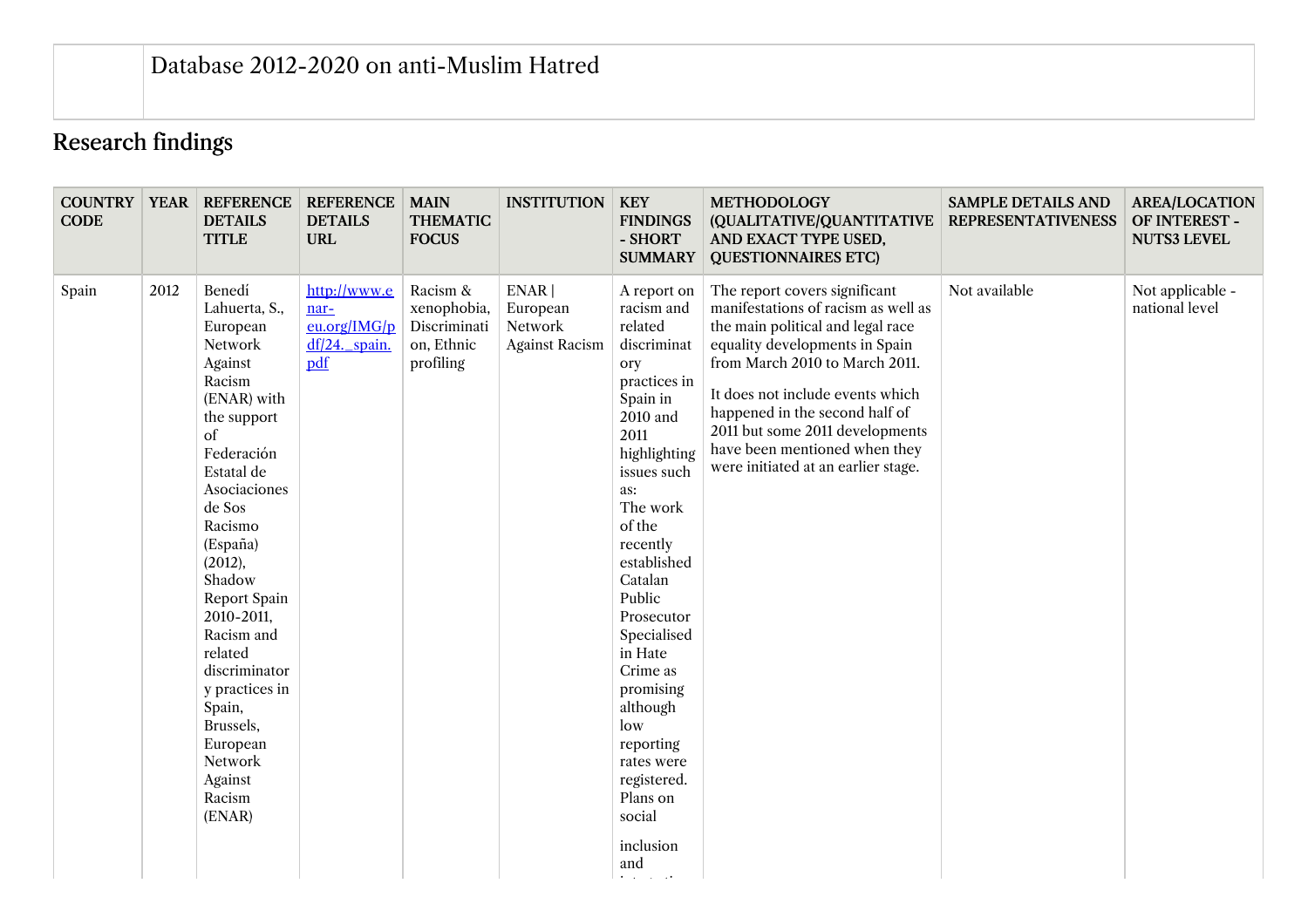|  |  |  | integration               |  |  |
|--|--|--|---------------------------|--|--|
|  |  |  | adopted                   |  |  |
|  |  |  | including                 |  |  |
|  |  |  | the                       |  |  |
|  |  |  | National                  |  |  |
|  |  |  | Action Plan               |  |  |
|  |  |  | for Social                |  |  |
|  |  |  | Inclusion                 |  |  |
|  |  |  | 2010-2012                 |  |  |
|  |  |  | and the                   |  |  |
|  |  |  | Action Plan               |  |  |
|  |  |  | for the                   |  |  |
|  |  |  | Progress of               |  |  |
|  |  |  | Roma                      |  |  |
|  |  |  | Population                |  |  |
|  |  |  | 2010-2012                 |  |  |
|  |  |  | The                       |  |  |
|  |  |  | increasing                |  |  |
|  |  |  | obstacles                 |  |  |
|  |  |  | faced by                  |  |  |
|  |  |  | the                       |  |  |
|  |  |  | undocumen                 |  |  |
|  |  |  | ted                       |  |  |
|  |  |  | migrants to               |  |  |
|  |  |  | register at               |  |  |
|  |  |  | $\mbox{municipaliti}$     |  |  |
|  |  |  | es, which is              |  |  |
|  |  |  | essential to              |  |  |
|  |  |  |                           |  |  |
|  |  |  | $access$<br>basic         |  |  |
|  |  |  |                           |  |  |
|  |  |  | services.                 |  |  |
|  |  |  | Persons of                |  |  |
|  |  |  | African                   |  |  |
|  |  |  | descent,                  |  |  |
|  |  |  | especially                |  |  |
|  |  |  | Sub                       |  |  |
|  |  |  | $\operatorname{Saharans}$ |  |  |
|  |  |  | and                       |  |  |
|  |  |  | Moroccans,                |  |  |
|  |  |  | are the                   |  |  |
|  |  |  | ${\rm most}$              |  |  |
|  |  |  | affected by               |  |  |
|  |  |  |                           |  |  |
|  |  |  | ethnic                    |  |  |
|  |  |  | profiling                 |  |  |
|  |  |  | practices,<br>$n$ ftan    |  |  |
|  |  |  |                           |  |  |